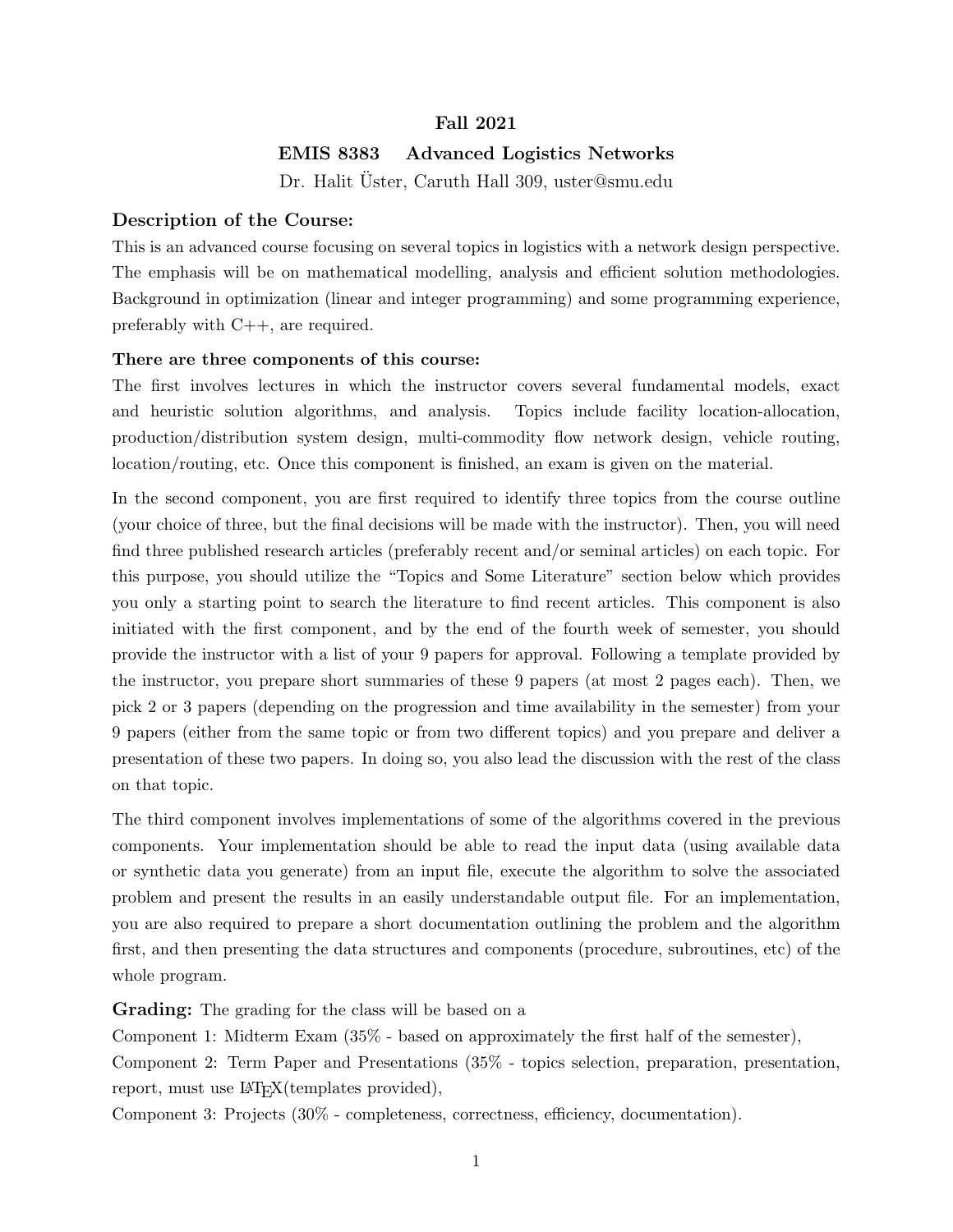### Course Outline:

- 1. Review of Facilities Location Problems
- 2. Discrete Facilities Location-Allocation Problems
- 3. Production/Distribution System Design
- 4. Multi-commodity Flow Network Design
- 5. Hub-and-Spoke Network Design Problems
- 6. Routing Problems
- 7. Integrated Location-Routing Problems
- 8. Applications in Supply Chain Logistics and Communications

### References (No textbook):

- 1. G. Ghiani, G. Laporte and R. Musmanno, Introduction to Logistics Systems Management, 2013, John Wiley and Sons, West Sussex, England.
- 2. P.B. Mirchindani and R. L. Francis (Eds.), Discrete Location Theory, 1990, John Wiley and Sons, NY.
- 3. M.S. Daskin, Network and Discrete Location: Models, Algorithms and Applications, 1995, John Wiley and Sons, NY.
- 4. P. Toth and D. Vigo (Eds.), The Vehicle Routing Problem, 2001, SIAM, Philadelphia, PA.
- 5. R.K. Ahuja, T.L. Magnanti and J.B. Orlin, Network Flows: Theory, Algorithms, and Applications, 1993, Prentice-Hall, NJ.
- 6. J. Bramel and D. Simchi-Levi,Logic of Logistics: Theory, Algorithms, and Application for Logistics Management, 1997, Springer-Verlag, NY.
- 7. D. Simchi-Levi, P. Kaminsky and E. Simchi-Levi, Designing and managing the supply chain: concepts, strategies, and case studies, 2003, McGraw-Hill, NY.

### Methodologies:

Commonly used solution procedures for the topics above include Branch-and-Cut Methods, Benders Decomposition, Lagrangian Relaxation, Dual-based Methods, Heuristic Techniques.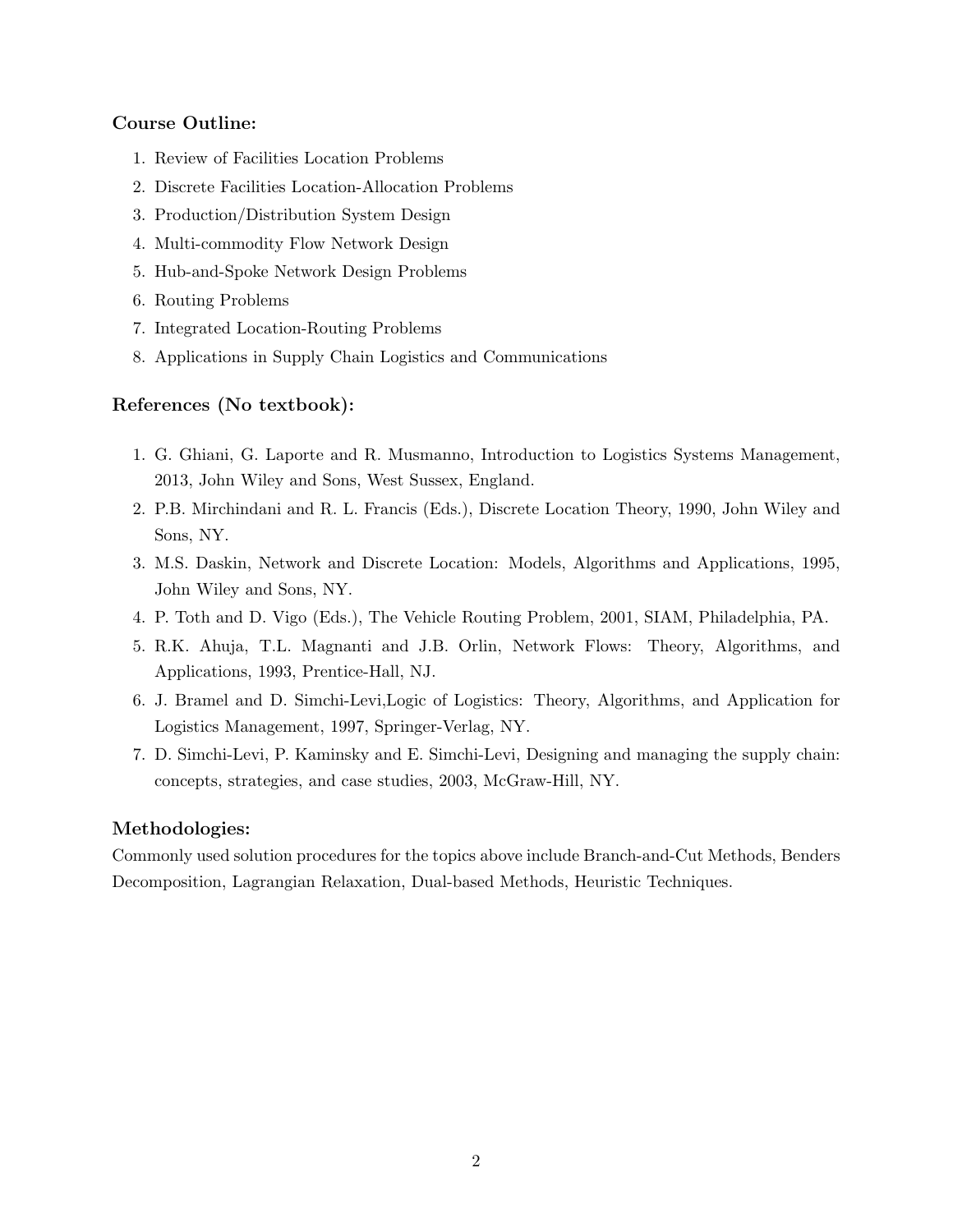## Topics and Some Literature

You can reach to a wealth of literature using library resources at http://www.smu.edu/CUL In particular, you can search for e-journals subscribed by the university and request for articles not available electronically by using electronic delivery resources (pdf to be downloaded). A good way to search for articles related to one you have is to use the Citation Index or the Google Scholar (http://scholar.google.com/). SMU has electronic subscription to Citation Index and it is available at http://apps.webofknowledge.com/.

 Facilities Location-Allocation problems are concerned with the selection of new facility sites out of a set of candidate locations and the allocation of customers to these facilities. Thus, they are in the general class of discrete location models. There are two major classes of problems in this category:

Uncapacitated problems where there are no capacity restrictions on the new facilities. This is a very widely studied problem, well-known results are obtained using Lagrangian relaxation [1, 2, 3] and the infamous dual-based iterative heuristic procedure [4].

Capacitated problems where the total demand assigned to a new facility cannot exceed the capacity of the facility. There are two subclasses of this type of models: Multi-sourcing where a customer can receive its total demand in portions from different new facilities  $[5, 6, 7]$ ; and Single-sourcing models where each customer must be assigned to a single new facility [8, 9, 10].

- Production-Distribution System Design (PDSD) problems These are mostly 2-stage production-distribution systems involving plants-distribution centers (warehouses)- customers (some recent studies consider 3-stage systems also including suppliers of the plants). Each customer location specifies demand for different commodities. Design questions involve the location of distribution centers, sometimes also the location of plants in the presence of capacity constraints, the specification of the flow of commodities from plants to customers through distribution centers. Modelling and solution studies and discussions include [11, 12, 13, 14, 15, 16, 17].
- Product Recovery Supply Chain Network Design problems In the area of supply chain network designs that include product recovery (e.g. remanufacturing), the studies can be classified under two general headings including reverse logistics network design (RLND) and closed-loop supply chain network design (CLSCND). The former usually includes 2-stage systems where returns, e.g. at retail locations, are sent to collection centers for sorting, inspection, etc. and then, to remanucaturing locations [18, 19, 20, 21]. That is, in a sense, these are reverse PDSD networks. In the latter, the PDSD and RLND structures are considered together where the loop is closed via shipments from remanufacturing locations to distribution centers [22, 23, 24, 25, 26, 27].
- Multi-commodity Flow Network Design problems studies generally began to appear in the 80's, after the deregulation of transportation services in the United States, when a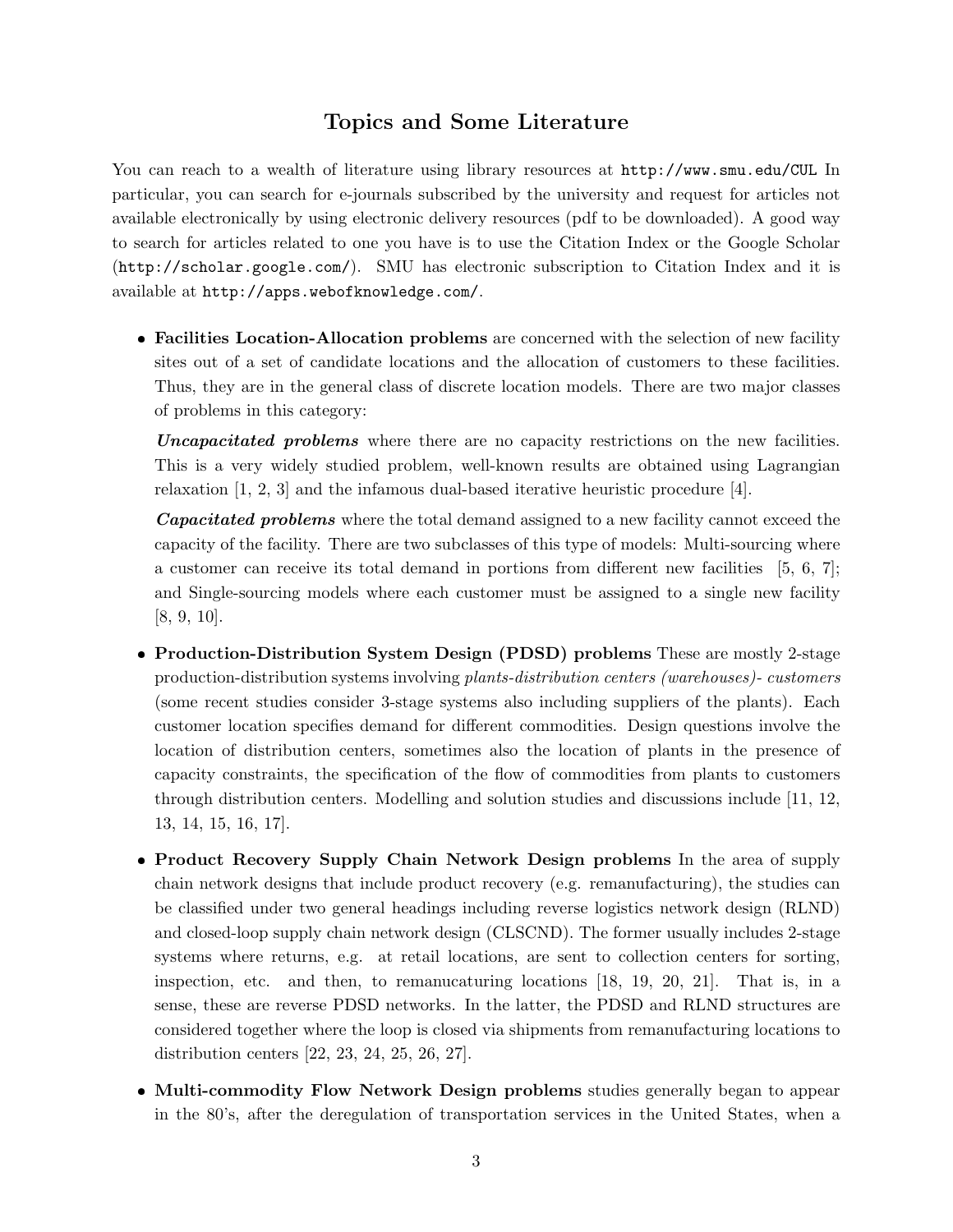severely competitive environment forced the common-carriage companies to search for ways to improve the efficiency of their operations. Early studies [28, 29, 30, 31, 32, 33, 34, 35] were usually practical cases that provided theoretical insight and an introduction to the general network design area, mostly in the context of freight transportation. There are two mainstream equivalent formulations for network design/arc loading models:

Arc-based: The decisions relate to which arcs should be created and how the commodities should be assigned to these arcs. In most of these studies, commodities can be bifurcated so that portions of the commodity can follow different routes from origin to destination.

**Path-based:** All of the possible paths for the commodities are considered as decision variables.

There are primarily two classes of problems utilizing these formulations.

Uncapacitated network design models concern the routing of multi-commodity flows over general networks where there are fixed charges associated with each arc [36, 37, 38, 39, 40]. Concave arc cost models are considered in some studies [41, 42, 43, 44].

Capacitated models, attracted the attention of researchers only recently [45, 46, 47, 48, 49, 50]. These are usually motivated by telecommunication applications where communication lines with different capacities must be considered in designing networks. Recent reviews of general network design and the freight transportation area can be found in [51, 52, 53, 54, 55]; also see [56] for an extensive early bibliography.

- Hub location problems generalize the above discussed network design/loading models by incorporating hub locations as decision variables. However, the hub networks are primarily designed with a prespecified number of hubs with large capacities, e.g. location of airline hubs. These designs assume that the hubs form a complete graph and that the flows on the network must pass through at least one hub. Formulations of various hub location problems, such as p-hub median and p-hub center, are given in [57], and early reviews are provided in [58, 59, 60].
- Vehicle Routing problems In this type of problems customers are not served directly from the facility, but rather on route followed by the vehicles initially stationed at the facility (depot). The objective is to form a set of capacitated routes out of the depot visiting each customer and having a minimum total length. Several variations exist such as splitunsplit demands, time window considerations, multiple-depots, pick-up and deliveries, and backhaul considerations. Solution methodologies include branch-and-bound, branch-and-cut, specialized heuristics and meta-heuristics [61].
- Location-Routing problems combine facility location and vehicle routing problems and attempt to identify optimum depot locations from a given set of locations, assign customers to the selected depots and determine the routing of capacitated vehicles located at the depots through the assigned customers so that the total cost of transportation, depot location and vehicle dispatch is minimized. Some solution algorithms and synthesis are described in [62, 63, 64, 65].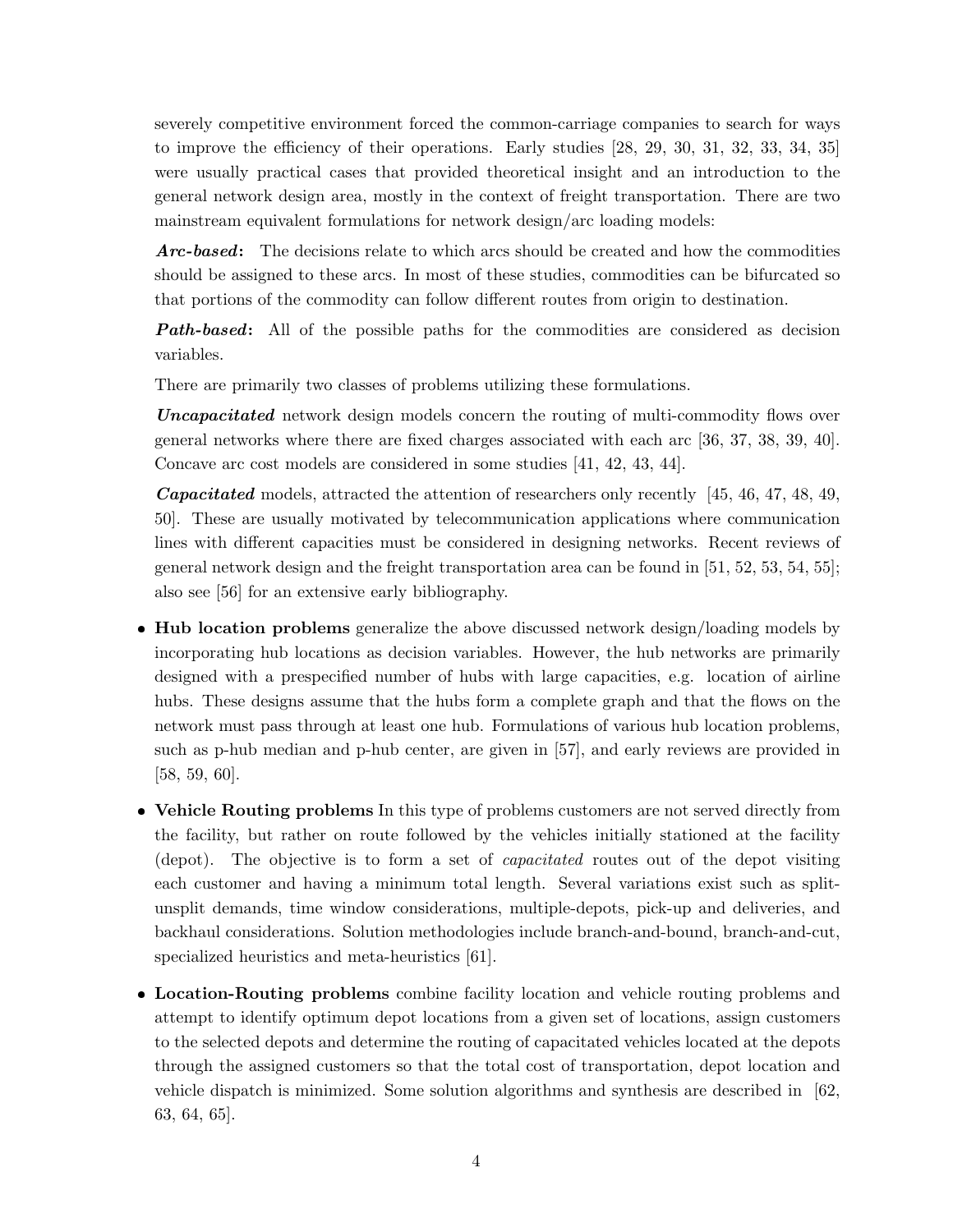## References

- [1] A. M. Geoffrion. Lagrangian relaxation for integer programming. Mathematical Programming Study, 2:82–114, 1974.
- [2] J. Krarup and P. M. Pruzan. The simple plant location problem: Survey and synthesis. European Journal of Operational Research, 12:36–81, 1983.
- [3] M. L. Fisher. The lagrangian relaxation method for solving integer programming problem. Management Science, 27:1–18, 1981.
- [4] D. Erlenkotter. A dual-based procedure for uncapacitated facility location. Operations Research, 26:992–1009, 1978.
- [5] U. Akinc and B. M. Khumawala. An efficient branch and bound algorithm for the capacitated warehouse location problem. Management Science, 23:585–594, 1977.
- [6] G. Cornuejols, R. Sridharan, and J. M. Thizy. A comparison of heuristics and relaxations for the capacitated plant location problem. European Journal of Operational Research, 50:280–297, 1991.
- [7] T. J. Van Roy. A cross decomposition algorithm for capacitated facility location. Operations Research, 34:145–163, 1986.
- [8] J. G. Klincewicz and H. Luss. A lagrangian relaxation heuristic for capacitated facility location with single source constraints. *Journal of the Operational Research Society*, 37:495–500, 1986.
- [9] H. Pirkul. Efficient algorithms for the capacitated concentrator location problem. Computers and Operations Research, 14:197–208, 1987.
- [10] J. E. Beasley. Lagrangian heuristics for location problems. European Journal of Operational Research, 65:383–399, 1993.
- [11] A. M. Geoffrion and G. W. Graves. Multicommodity distribution system design by bender's decomposition. Management Science, 20:822–844, 1974.
- [12] H. Pirkul and V. Jayaraman. Production, transportation, and distribution planning in a multi-commodity tri-echelon system. Transportation Science, 30:291–302, 1996.
- [13] H. Pirkul and V. Jarayaman. A multi commodity, multi-plant, capacitated facility location problem: Formulation and efficient heuristic solution. Computers and Operations Research, 25:869–878, 1998.
- [14] V. Jayaraman and H. Pirkul. Planning and coordination of production and distribution facilities for multiple commodities. European Journal of Operations Research, 133:394–408, 2001.
- [15] G. G. Brown, G. W. Graves, and M. D. Honczarenko. Design and operation of a multicommodity production/distribution system using primal goal decomposition. Management Science, 33:1469–1480, 1987.
- [16] D. F. Pyke and M. A. Cohen. Multiproduct integrated production/distribution systems. European Journal Operations Research, 74:18–49, 1994.
- [17] A. M. Geoffrion and R. F. Powers. Twenty years of strategic distribution system design: An evolutionary perspective. Interfaces, 25:105–127, 1995.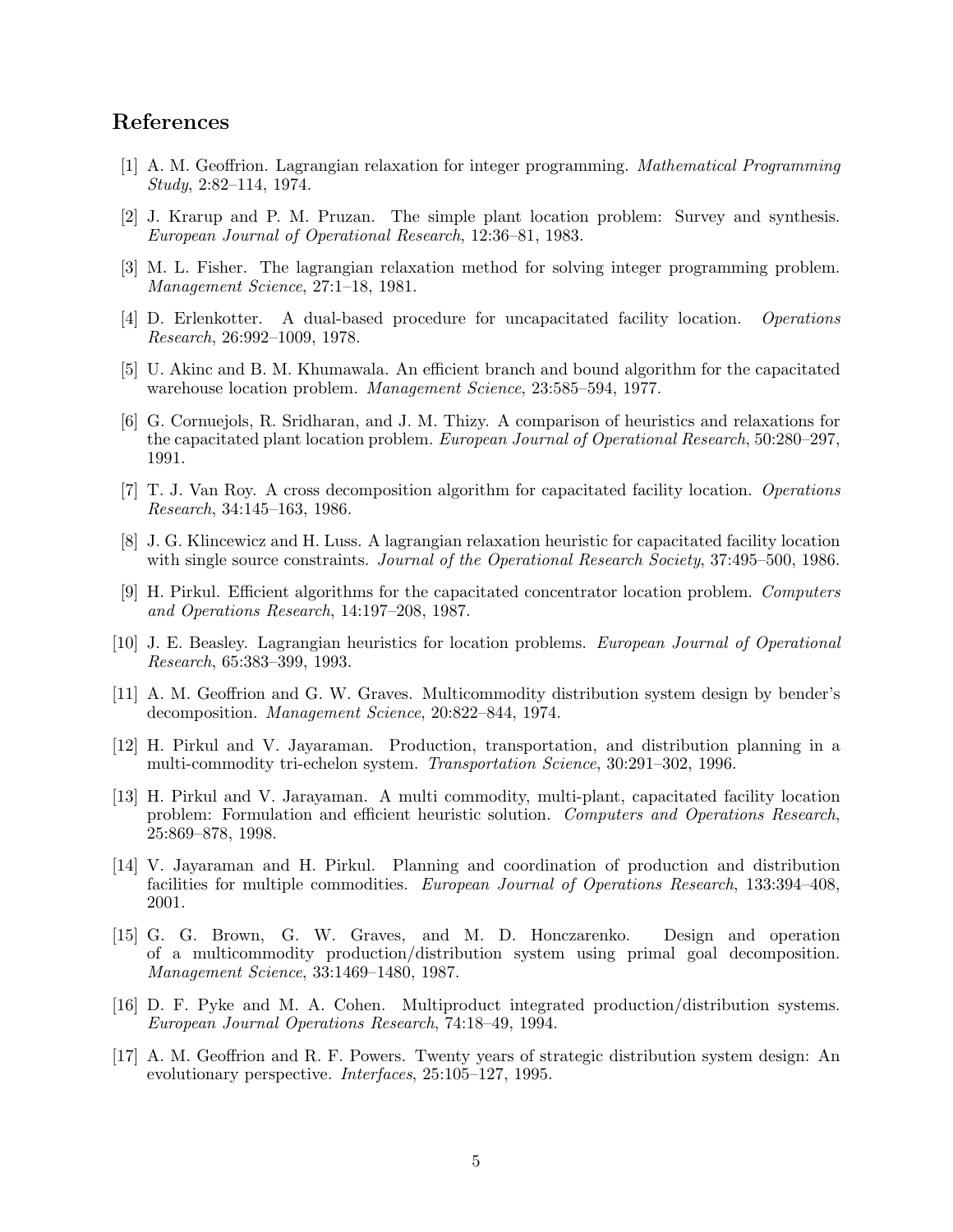- [18] M. Fleischmann, J.M. Bloemhouf-Ruwaard, R. Dekker, E. van der Laan, J.A.E.E. van Nunen, and L.N. van Wassenhove. Quantitative models for reverse logistics: a review. European Journal of Operational Research, 103:1–17, 1997.
- [19] V. Jayaraman, Jr. V.D.R. Guide, and R. Srivastava. A closed-loop logistics model for remanufacturing. Journal of the Operational Research Society, 50:497–508, 1999.
- [20] J. M. Bloemhof-Ruwaard, M. Fleischmann, and J. A. E. E. van Nunen. Reviewing distribution issues in reverse logistics. Lecture Notes in Economics and Mathematical Systems, 480:23–44, 1999.
- [21] V. Jayaraman, R.A. Patterson, and E. Rolland. The design of reverse distribution networks: Models and solution procedures. European Journal of Operational Research, 150:128–149, 2003.
- [22] M. Fleischmann, P. Beullens, J.M. Bloemhof-Ruwaard, and L.N. Van Wassenhove. The impact of product recovery on logistics network design. Production  $\mathcal{C}$  Operations Management, 10(2):156–173, 2001.
- [23] B.M. Beamon and C. Fernandes. Supply-chain network configuration for product recovery. Production Planning and Control, 15(3):270–281, 2004.
- [24] E. Sim, S. Jung, H. Kim, and J. Park. A generic network design for a closed-loop supply chain using genetic algorithm. In Kalyanmoy D., Riccardo P., W. Banzhaf, H.-G. Beyer, E.K. Burke, P.J. Darwen, D.Dasgupta, D. Floreano, J.A. Foster, M. Harman, O. Holland, P.L. Lanzi, L. Spector, A. Tettamanzi, D. Thierens, and A.M. Tyrrell, editors, GECCO (2), volume 3103 of Lecture Notes in Computer Science, pages 1214–1225. Springer, 2004.
- [25] Z. Lu and N. Bostel. A facility location model for logistics systems including reverse flows: The case for remanufacturing activities. Computers & Operations Research,  $34(2):299-323$ , 2007.
- [26] H. Uster, G. Easwaran, E. Akçalı, and S. Çetinkaya. Benders decomposition with alternative multiple cuts for a multi-product closed-loop supply chain network design model. Naval Research Logistics, 54:890–907, 2007.
- [27] K. Sahyouni, R. C. Savaskan, and M. S. Daskin. A facility location model for bidirectional flows. Transportation Science, 41:489-499, 2007.
- [28] J. W. Braklow, W. W. Graham, S. M. Hassler, K. E. Peck, and W. B. Powell. Interactive optimization improves service and performance for Yellow Freight System. Interfaces, 22(1):147–172, 1992.
- [29] T. G. Crainic and J-M. Rousseau. Multicommofity, multimode freight transportation: a general modeling and algorithmic framework for the service network design problem. Transportation Research: Part B–Methodological, 20(3):225–242, 1986.
- [30] L. Delorme, J. Roy, and J-M. Rousseau. Motor-carriers operations planning: a state of the art. In L. Bianco and A. La Bella, editors, Freight Transport Planning and Logistics. Springer-Verlag, Berlin, 1987.
- [31] B. W. Lamar and Y. Sheffi. An implicit enumeration method for LTL network design. Transportation Research Record, 1120:1–11, 1987.
- [32] T. L. Magnanti and R. T. Wong. Network design and transportation planning: Models and algorithms. Transportation Science, 18:1–55, 1984.
- [33] W. B. Powell. A local improvement heuristics for the design of Less-than-Truckload motor carrier networks. Transportation Science, 20:246–257, 1986.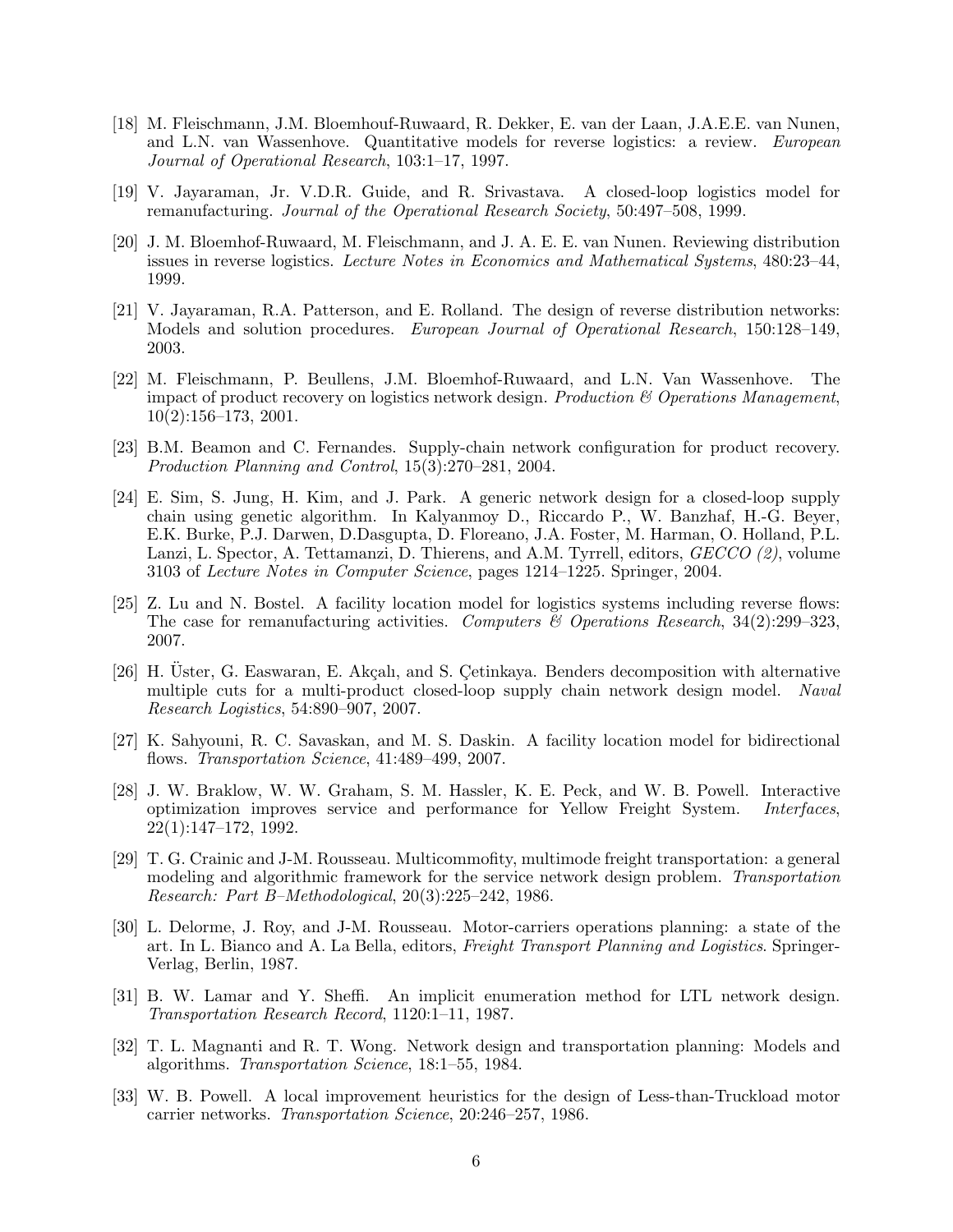- [34] W. B. Powell and Y. Sheffi. The load planning problem of motor carriers: problem description and a proposed solution approach. Transportation Research: Part A–Policy and Practice, 17:471–480, 1983.
- [35] W. B. Powell and Y. Sheffi. Design and implementation of an interactive optimization system for network design in the motor carrier industry. Operations Research, 37(1):12–29, 1989.
- [36] A. Balakrishnan, T. L. Magnanti, and R. T. Wong. A dual-ascent procedure for large-scale uncapacitated network design. Operations Research, 37(5):716–740, 1989.
- [37] C. Barnhart, C. A. Hane, and P. H. Vance. Using branch-and-price-and-cut to solve origindestination integer multicommodity flow problems. Operations Research, 48(2):318–326, 2000.
- [38] J. Eckstein and Y. Sheffi. Optimization of group line-haul operations for motor carriers using twin trailers. Transportation Research Record, 1120:12–23, 1987.
- [39] J. M. Farvolden and W. B. Powell. Subgradient methods for the service network design problem. Transportation Science, 28(3):256–272, 1994.
- [40] B. W. Lamar, Y. Sheffi, and W. B. Powell. A capacity improvement lower bound for fixed charge network design problem. Operations Research, 38(4):704–710, 1990.
- [41] A. Amiri and H. Pirkul. New formulation and relaxation to solve a concave-cost network flow problem. Journal of Operational Research Society, 48:278–287, 1997.
- [42] A. Balakrishnan and S. C. Graves. A composite algorithm for a concave-cost network flow problem. Networks, 19:175–202, 1989.
- [43] K. L. Croxton, B. Gendron, and T. L. Magnanti. Models and methods for merge-in-transit operations. Transportation Science, 37, 2003. forthcoming.
- [44] M. Minoux. Network synthesis and optimum network design problems: Models, solution methods and applications. Network, 19:313–360, 1989.
- [45] Y. K. Agarwal. Design of capacitated multicommodity networks with multiple facilities. Operations Research, 50(2):333–344, 2002.
- [46] A. Atamturk. On capacitated network design cut-set polyhedra. Mathematical Programming, Ser. B, 92:425–437, 2002.
- [47] A. Atamturk. On splittable and unsplittable flow capacitated network design arc-set polyhedra. Mathematical Programming, Ser. A, 92:315–333, 2002.
- [48] T. G. Crainic, M. Gendreau, and J. M. Farvolden. A simplex-based tabu search method for capacitated network design. Journal on Computing, 12(3):223–236, 2000.
- [49] T. L. Magnanti, P. Mirchandani, and R. Vachani. The convex hull of two core capacitated network design problems. Mathematical Programming, 60:233–250, 1993.
- [50] T. L. Magnanti, P. Mirchandani, and R. Vachani. Modeling and solving the two-facility capacitated network loading problem. Operations Research, 43(1):142–157, 1995.
- [51] T. G. Crainic. Long-haul freight transportation. In R. W. Hall, editor, Handbook of Transportation Science. Kluwer, Boston, 1999.
- [52] T. G. Crainic. Service network design in freight transportation. European Journal of Operational Research, 122:272–288, 2000.
- [53] T. G. Crainic and G. Laporte. Planning models for freight transportation. European Journal of Operational Research, 97:409–438, 1997.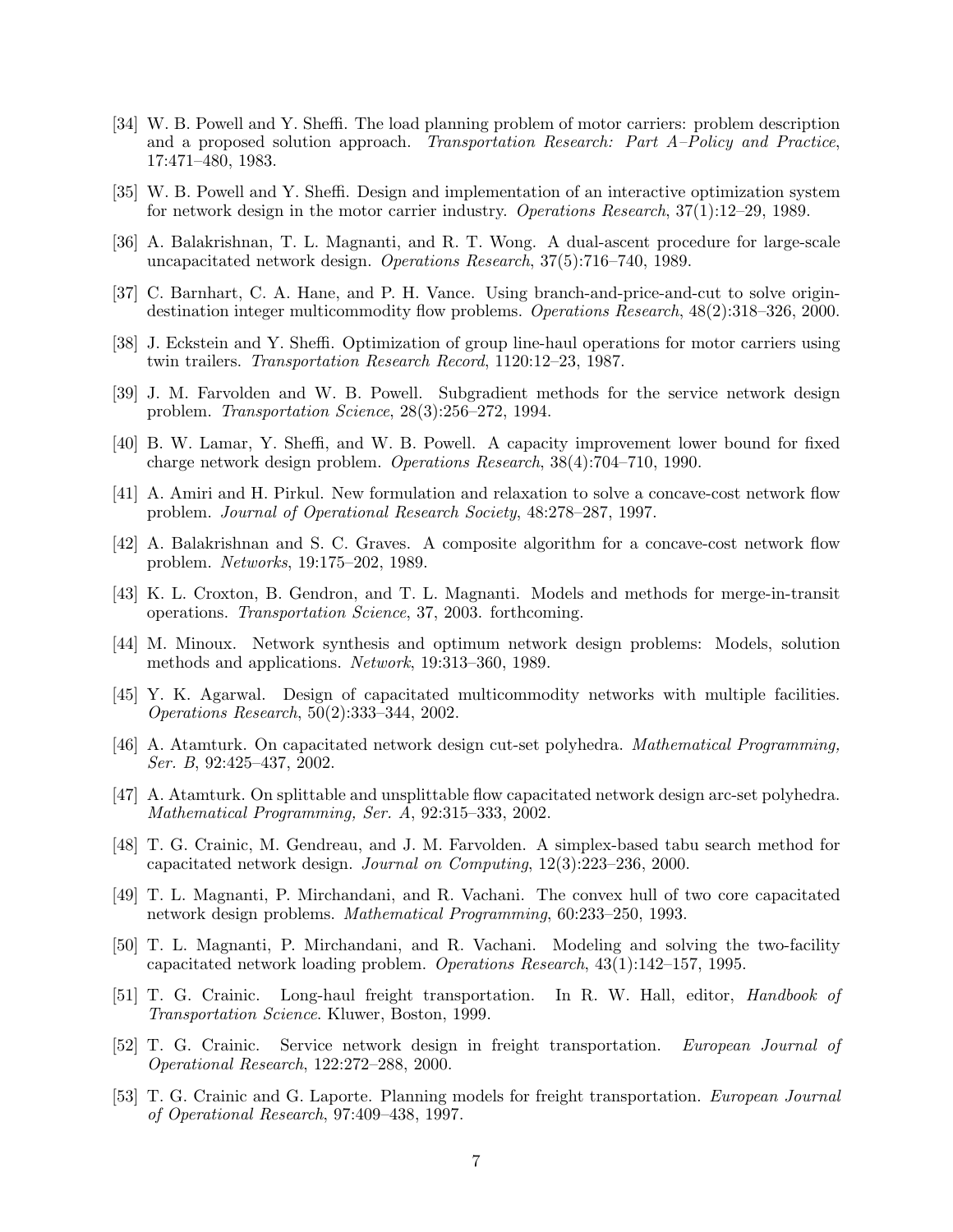- [54] B. Gendron, T.G. Crainic, and A. Frangioni. Multicommodity capacitated network design. In B. Sanso and P. Soriano, editors, Telecommunications Network Planning. Kluwer, Berlin, 1998.
- [55] M. Minoux. Discrete cost multicommodity network optimization problems and exact solution methods. Annals of Operations Research, 106:19–46, 2001.
- [56] M. Dell'Amico, Maffioli F., and S. Martello, editors. Annotated Bibliographies in Combinatorial Optimization. John Wiley and Sons, New York, NY, 1997.
- [57] J. F. Campbell. Integer programming formulations of discrete hub location problems. European Journal of Operational Research, 72:387–405, 1994.
- [58] D. L. Bryan and M. E. O'Kelly. Hub-and-spoke networks in air transportation: An analytical review. Journal of Regional Science, 39(2):275–295, 1999.
- [59] M. E. O'Kelly and H. J. Miller. The hub network design problem: A review and synthesis. Journal of Transport Geography, 2(1):31–40, 1994.
- [60] J. F. Campbell, A. T. Ernst, and M. Krishnamoorthy. Hub location problems. In Z. Drezner and H. W. Hamacher, editors, *Facility Location: Applications and Theory*. Springer-Verlag, New York, NY, 2002.
- [61] P. Toth and D. Vigo. Models, relaxations and exact approaches for the capacitated vehicle routing problem. European Journal of Operational Research, 123:487–512, 2002.
- [62] G. Laporte. Location-routing problems. In B. Golden and A. A. Assad, editors, Vehicle Routing: Methods and Studies, pages 163–198. North-Holland, Amsterdam, 1988.
- [63] J. Perl and M. S. Daskin. A warehouse location-routing problem. Transportation Research Quarterly, Part B–Methodological, 19:381–396, 1985.
- [64] T. Wu, C. Low, and J. Bai. Heuristic solutions to multi-depot location-routing problem. Computers and Opeartions Research, 29:1393–1415, 2002.
- [65] H. Min, V. Jayaraman, and R. Srivastava. Combined location-routing problems: A synthesis and future research directions. European Journal Operations Research, 108:1–15, 1998.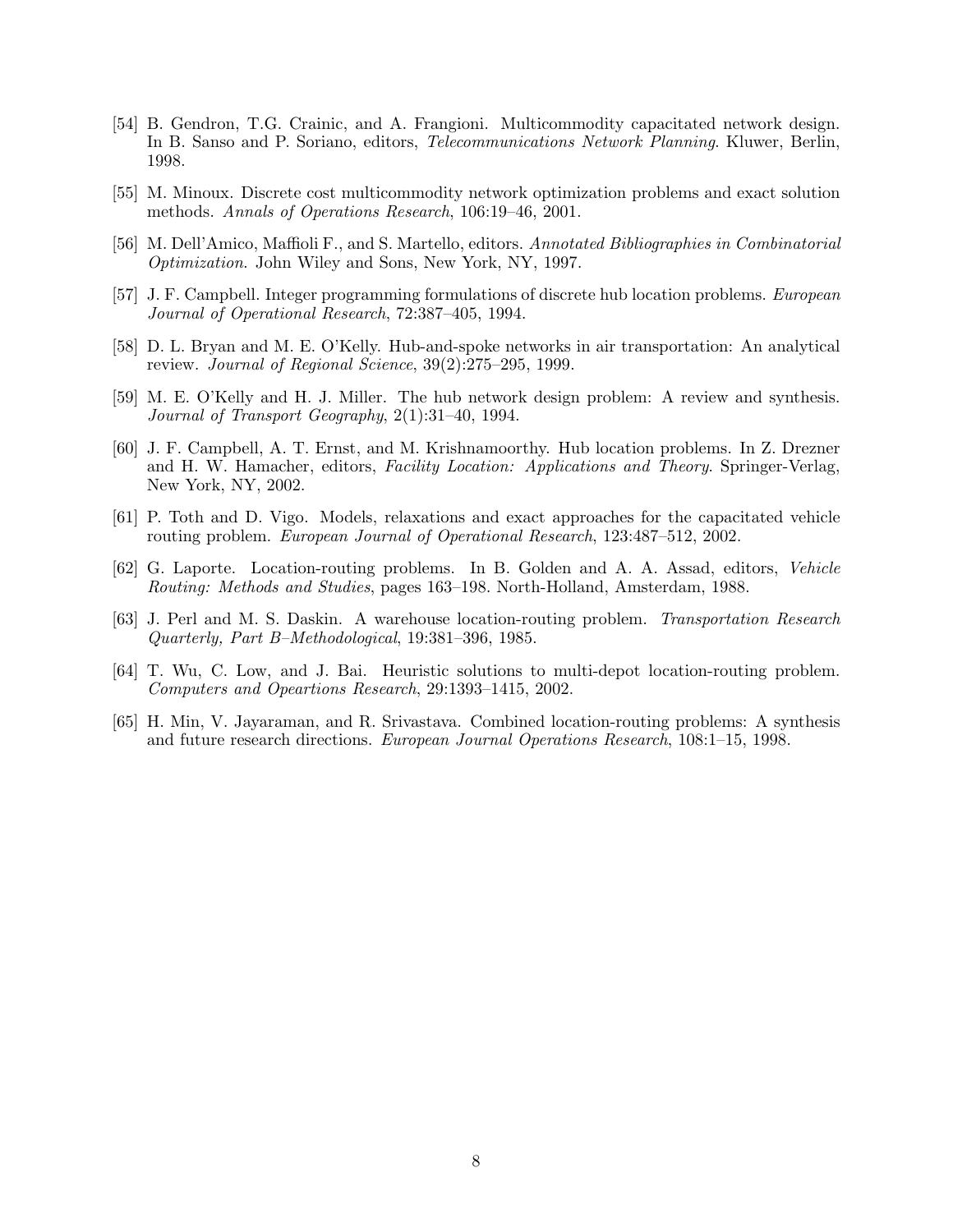## **OTHER INFORMATION**

## **Title IX and Disability Accommodations**

| Disability                | Students who need academic accommodations for a disability must first register with     |
|---------------------------|-----------------------------------------------------------------------------------------|
| Accommodations            | Disability Accommodations & Success Strategies (DASS). Students can call 214-           |
|                           | 768-1470 or visit http://www.smu.edu/Provost/SASP/DASS to begin the process.            |
|                           | Once they are registered and approved, students then submit a DASS                      |
|                           | Accommodation Letter through the electronic portal, DASS Link, and then                 |
|                           | communicate directly with each of their instructors to make appropriate                 |
|                           | arrangements. Please note that accommodations are not retroactive, but rather require   |
|                           | advance notice in order to implement.                                                   |
| Sexual                    | All forms of sexual harassment, including sexual assault, dating violence, domestic     |
| Harassment                | violence and stalking, are violations of SMU's Title IX Sexual Harassment Policy        |
|                           | and may also violate Texas law. Students who wish to file a complaint or to receive     |
|                           | more information about the grievance process may contact Samantha Thomas,               |
|                           | SMU's Title IX Coordinator, at accessed uity $(a)$ smu.edu or 214-768-3601. Please      |
|                           | note that faculty are mandatory reporters. If students notify faculty of sexual         |
|                           | harassment, faculty must report it to the Title IX Coordinator. For more information    |
|                           | about sexual harassment, including resources available to assist students, please visit |
|                           | www.smu.edu/sexualmisconduct.                                                           |
| Pregnant<br>and           | Under Title IX, students who are pregnant or parenting may request academic             |
| <b>Parenting Students</b> | adjustments by contacting Elsie Johnson (elsiej@smu.edu) in the Office of the Dean      |
|                           | of Students, or by calling 214-768-4564. Students seeking assistance must schedule      |
|                           | an appointment with their professors as early as possible, present a letter from the    |
|                           | Office of the Dean of Students, and make appropriate arrangements. Please note that     |
|                           | academic adjustments are not retroactive and, when feasible, require advance notice     |
|                           | to implement.                                                                           |

# **SMU Requirements**

| Religious               | Religiously observant students wishing to be absent on holidays that require          |
|-------------------------|---------------------------------------------------------------------------------------|
| Observance              | missing class should notify their professors in writing at the beginning of the       |
|                         | semester and should discuss with them, in advance, acceptable ways of making          |
|                         | up any work missed because of the absence. Click here for a list of holidays.         |
| COVID-19<br>and         | Students who test positive for COVID-19 and need to isolate, or who are notified of   |
| Medical-<br>Other       | potential exposure, must follow SMU's Contact Tracing Protocol. To ensure             |
| <b>Related Absences</b> | academic continuity and avoid any course penalties, students should follow the same   |
|                         | procedures described by their instructors as they would for any other medical-related |
|                         | absence in order to be provided with appropriate modifications to assignments,        |
|                         | deadlines, and exams.                                                                 |
| <b>Excused Absences</b> | Students participating in an officially sanctioned, scheduled university              |
| University<br>for       | extracurricular activity should be given the opportunity to make up class             |
| Extracurricular         | assignments or other graded assignments that were missed as a result of their         |
| Activities              | participation. It is the responsibility of the student to make arrangements for       |
|                         | make-up work with the instructor prior to any missed scheduled examinations or        |
|                         | other missed assignments. (See 2020-2021 SMU Undergraduate Catalog under              |
|                         | "Enrollment and Academic Records/Excused Absences.")                                  |
| Final Exams             | Final course examinations shall be given in all courses where appropriate, and some   |
|                         | form of final assessment is essential. Final exams and assessments must be            |